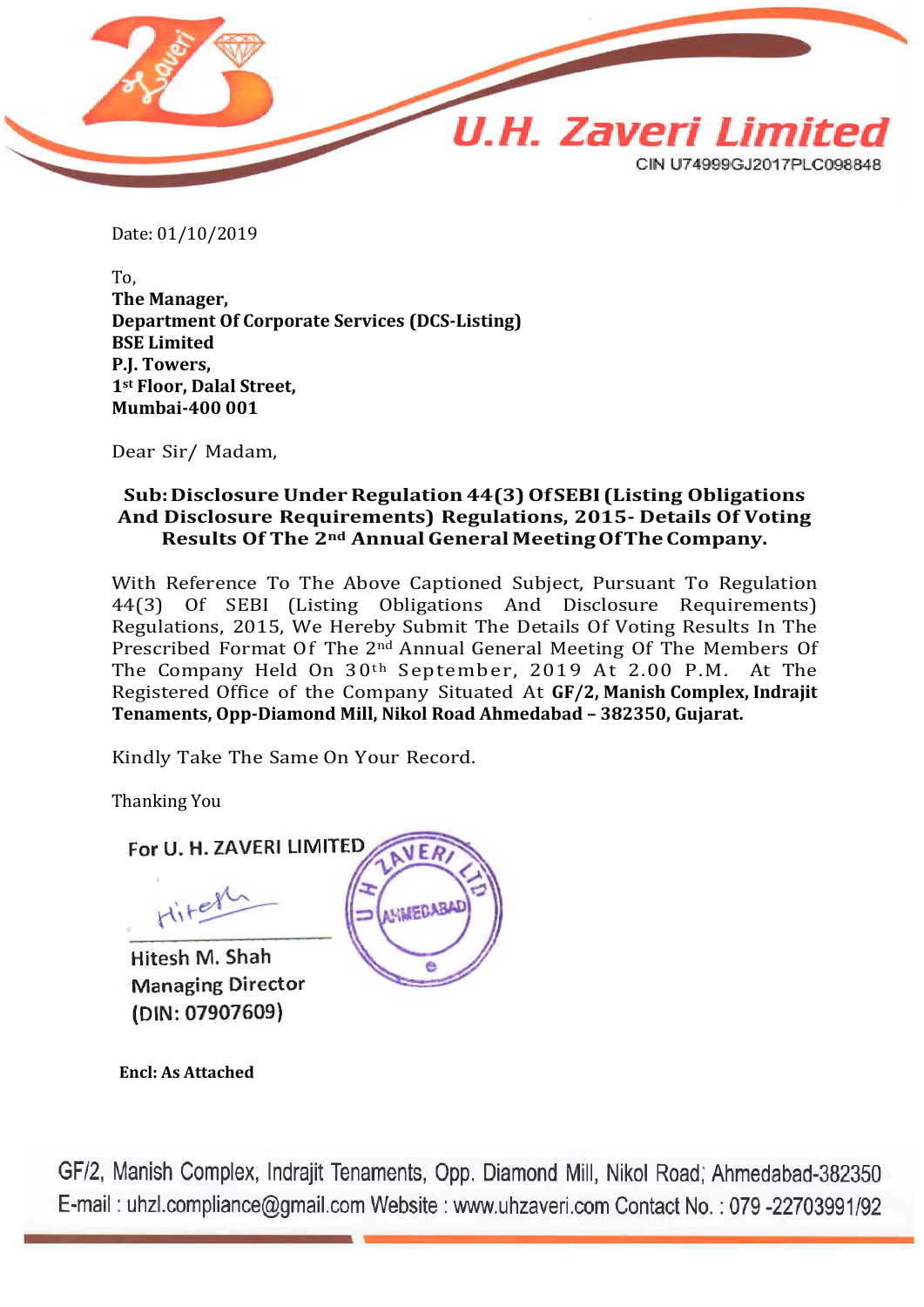Details of Voting Results – 2nd Annual General Meeting held on **30th September, 2019.**

| 1. | Date Of the AGM                                                                                                            | 30 <sup>th</sup> September, 2019 |
|----|----------------------------------------------------------------------------------------------------------------------------|----------------------------------|
| 2. | Total number of shareholders on Book Closure<br>(23/09/2019)                                                               | 163                              |
| 3. | No. of shareholders present in the meeting either in<br>person or through proxy<br>• Promoters and Promoter Group          | 3                                |
|    | Public<br>$\bullet$                                                                                                        | 6                                |
| 4. | No. of shareholders attended the meeting through video<br>conferencing<br><b>Promoters and Promoter Group</b><br>$\bullet$ | $\boldsymbol{0}$                 |
|    | Public                                                                                                                     | 0                                |

## **Agenda Wise Resolution I Agenda wise details of voting are as under:**

## **Resolution No. 1: As an Ordinary Resolution**

Considered and adopted the audited Balance Sheet as at 31st March, 2019 and Statement of Profit & Loss account together with Cash Flow Statement and Notes forming part thereto ("Financial Statement") for the year ended on 31st March, 2019 and Report of the Board of Directors and Auditors thereon and

| <b>Resolution Required: (Ordinary/ Special)</b>                             |                                    |                    |                                      |                                                                                            |                               | Ordinary                                 |                                                              |                                                                      |
|-----------------------------------------------------------------------------|------------------------------------|--------------------|--------------------------------------|--------------------------------------------------------------------------------------------|-------------------------------|------------------------------------------|--------------------------------------------------------------|----------------------------------------------------------------------|
| Whether promoter/ promoter group are interested in the Agenda / resolution? |                                    |                    |                                      |                                                                                            |                               | <b>NO</b>                                |                                                              |                                                                      |
| Category                                                                    | Mode Of                            | No. Of             | No. Of                               | % Of                                                                                       | No. Of                        | No. Of                                   | % of votes<br>% of votes                                     |                                                                      |
|                                                                             | <b>Voting</b>                      | shares Held<br>(1) | <b>Votes</b><br><b>Polled</b><br>(2) | votes<br>Polled on<br>outstandi<br>ng Shares<br>$(3)=$ [<br>$(2)/(1)]$ <sup>*</sup><br>100 | $Votes - in$<br>Favour<br>(4) | $Votes -$<br>in<br><b>Against</b><br>(5) | in Favour<br>on votes<br>polled<br>$(6)=[(4)/(2)]$<br>$*100$ | in Against<br>on votes<br>polled<br>$(7)=[(5)/(2)]$<br>$\ast$<br>100 |
| Promoter                                                                    | E-Voting                           |                    | $\mathbf 0$                          | $\mathbf 0$                                                                                | $\mathbf 0$                   | $\mathbf{0}$                             | $\mathbf{0}$                                                 | $\mathbf 0$                                                          |
| and                                                                         | Poll/ Show                         |                    | 3899679                              | 100.00                                                                                     | 3899679                       | $\mathbf 0$                              | 100                                                          | $\mathbf 0$                                                          |
| promoter                                                                    | of Hands                           | 3899679            |                                      |                                                                                            |                               |                                          |                                                              |                                                                      |
| group                                                                       | Postal<br>ballot(if<br>applicable) |                    | $\mathbf 0$                          | $\mathbf 0$                                                                                | $\mathbf{0}$                  | $\mathbf 0$                              | $\mathbf 0$                                                  | $\pmb{0}$                                                            |
| Public                                                                      | E-Voting                           | $\mathbf{0}$       | $\mathbf 0$                          | $\mathbf 0$                                                                                | $\mathbf 0$                   | $\mathbf{0}$                             | $\mathbf 0$                                                  | $\mathbf 0$                                                          |
| Institution                                                                 | Poll/ Show<br>of Hands             |                    | $\mathbf 0$                          | $\mathbf 0$                                                                                | 0                             | $\mathbf 0$                              | $\mathbf 0$                                                  | $\mathbf 0$                                                          |
|                                                                             | Postal<br>ballot(if<br>applicable) |                    | $\mathbf 0$                          | $\mathbf 0$                                                                                | $\mathbf 0$                   | $\mathbf 0$                              | $\mathbf 0$                                                  | $\mathbf 0$                                                          |
| Public $-$                                                                  | E-Voting                           |                    | $\Omega$                             | $\Omega$                                                                                   | $\Omega$                      | $\mathbf 0$                              | $\Omega$                                                     | $\pmb{0}$                                                            |
| Non-                                                                        | Poll/ Show                         | 2216721            | 678681                               | 30.61                                                                                      | 678681                        | $\mathbf 0$                              | 100                                                          | $\mathbf 0$                                                          |
| Institution                                                                 | of Hands                           |                    |                                      |                                                                                            |                               |                                          |                                                              |                                                                      |
|                                                                             | Postal                             |                    | $\pmb{0}$                            | $\mathbf 0$                                                                                | $\mathbf 0$                   | $\mathbf 0$                              | $\boldsymbol{0}$                                             | $\pmb{0}$                                                            |